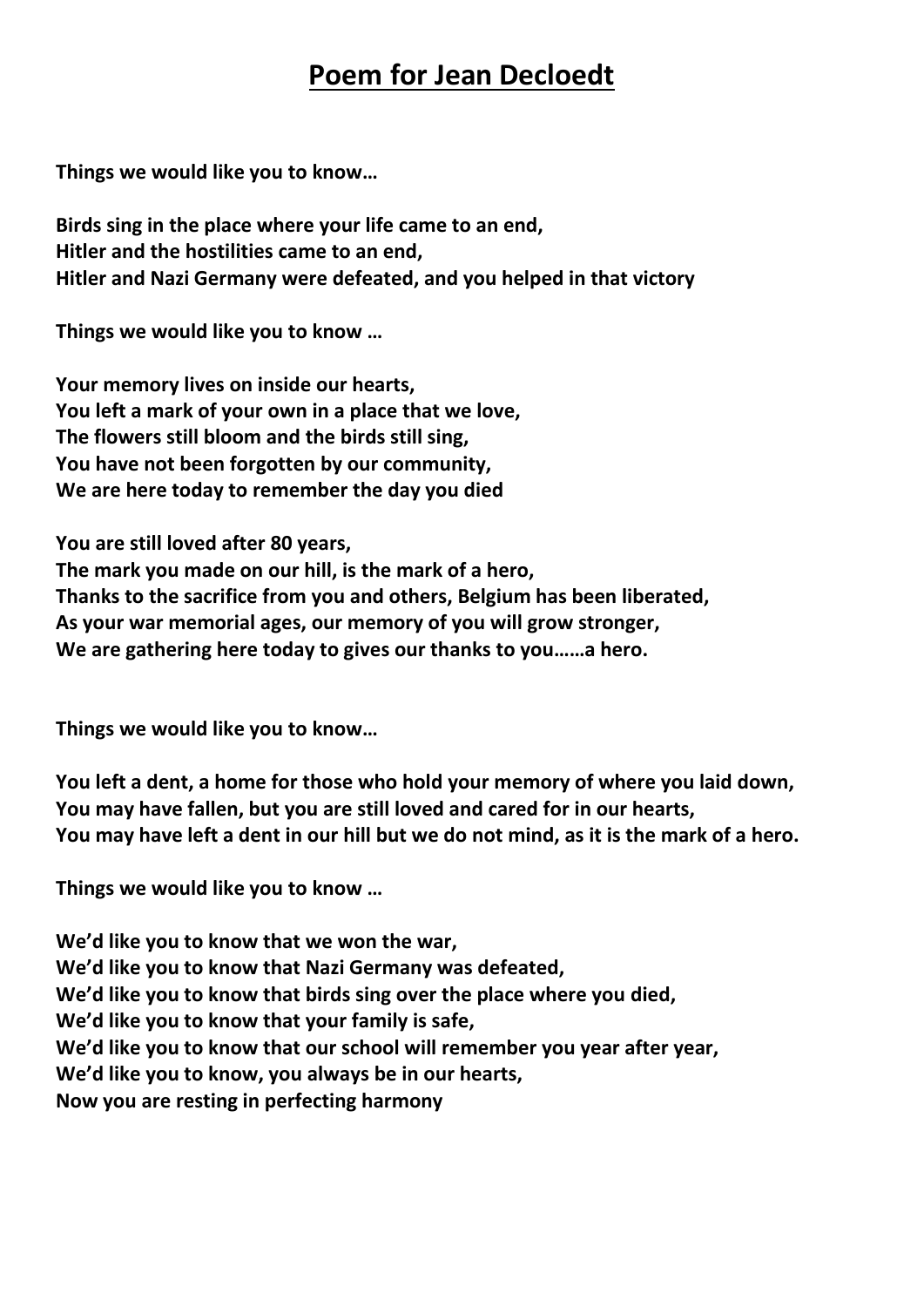**Things we'd like you to know …**

**Creatures walk and plants grow where you once walked on our Earth many years ago, People visit, smile, meet and talk in the place you left this world, You can't be here today, but a seat has been saved for you, So you will always have a place You still have a wall protecting you and your kindness, This wall is made by the people that loved you**

**Things we'd like you to know …**

**Belgium fought back, Germany was defeated, Hitler and the Nazis failed, The animals walk where you walked, You dented our hill, you dented our mind, No one shall forget you, Your family still remembers you, The flowers still bloom, and we do too, The birds sing in harmony, Just like the planes in the army, This is the place on Lewesdon hill, Where we shall remember you.**

> **by the pupils of Jane Austen (Broadwindsor Primary School)**